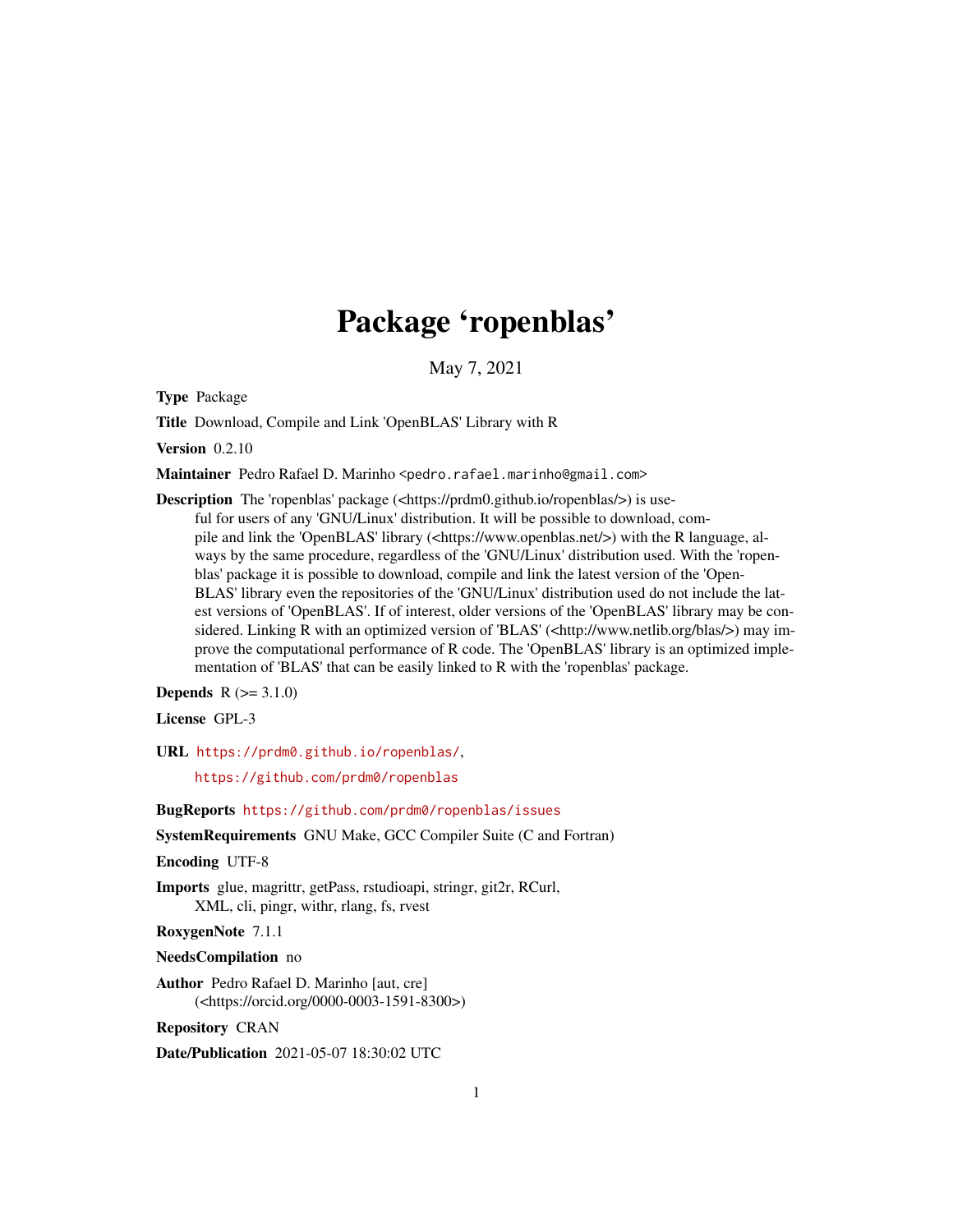# <span id="page-1-0"></span>R topics documented:

|       | $last\_version\_openblas \dots \dots \dots \dots \dots \dots \dots \dots \dots \dots \dots \dots \dots \dots \dots \dots \dots$ |  |
|-------|---------------------------------------------------------------------------------------------------------------------------------|--|
|       |                                                                                                                                 |  |
|       |                                                                                                                                 |  |
|       |                                                                                                                                 |  |
|       |                                                                                                                                 |  |
|       |                                                                                                                                 |  |
|       |                                                                                                                                 |  |
| Index |                                                                                                                                 |  |

last\_version\_openblas *OpenBLAS library versions*

### Description

OpenBLAS library versions

#### Usage

```
last_version_openblas()
```
# Details

This function automatically searches **[OpenBLAS](https://www.openblas.net/)** library versions in the official [GitHub](https://github.com/xianyi/OpenBLAS) project.

- 1. last\_version: Returns the latest stable version of the [OpenBLAS](https://www.openblas.net/) library.
- 2. versions: All stable versions of the [OpenBLAS](https://www.openblas.net/) library.
- 3. n: Total number of versions.

#### See Also

[last\\_version\\_r](#page-2-1), [ropenblas](#page-6-1), [rcompiler](#page-4-1)

# Examples

# last\_version\_openblas()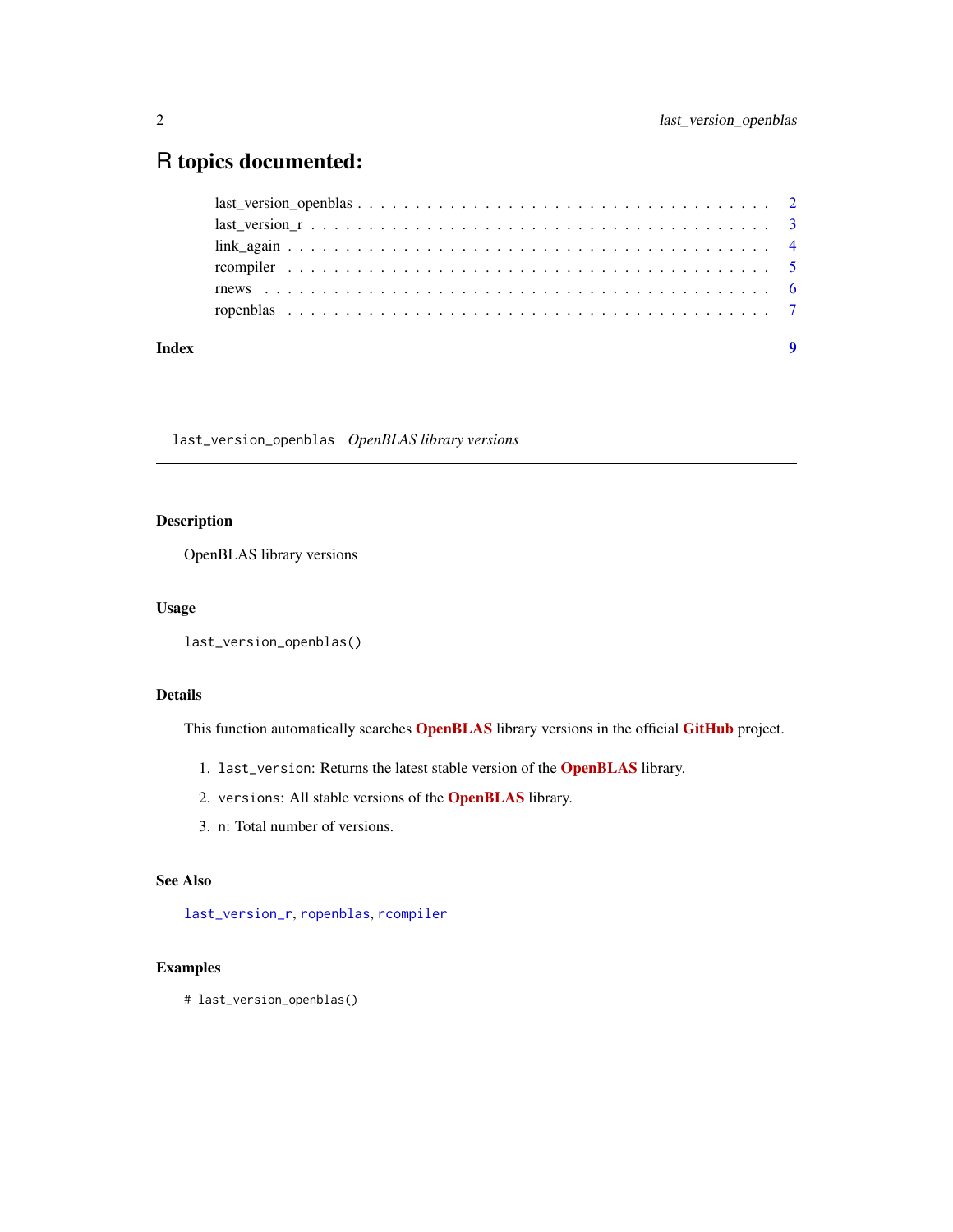<span id="page-2-1"></span><span id="page-2-0"></span>last\_version\_r R *language versions*

#### Description

R language versions

#### Usage

last\_version\_r(major = NULL)

#### Arguments

major Major release number of R language (e.g. 1L, 2L, 3L, ...). If major = NULL, the function will consider the major release number.

#### Details

This function automatically searches R language versions in the official language repositories. That way, doing last\_version\_r(major = NULL) you will always be well informed about which latest stable version the R language is in. You can also set the higher version and do a search on the versions of the R language whose major version was 1L or 2L, for example.

#### Value

A list of two named elements will be returned. Are they:

- 1. last\_version: Returns the latest stable version of the language given a major version (major version). If major = NULL, the latest stable version of the language will be returned based on the set of all language versions.
- 2. versions: Character vector with all language versions based on a major version (higher version). If major = NULL, versions will be a vector with the latest language versions.
- 3. n: Total number of versions of R based on major version. If major = NULL, versions will be a vector with the latest language versions.

#### See Also

[ropenblas](#page-6-1), [rcompiler](#page-4-1)

#### Examples

# last\_version\_r(major = NULL)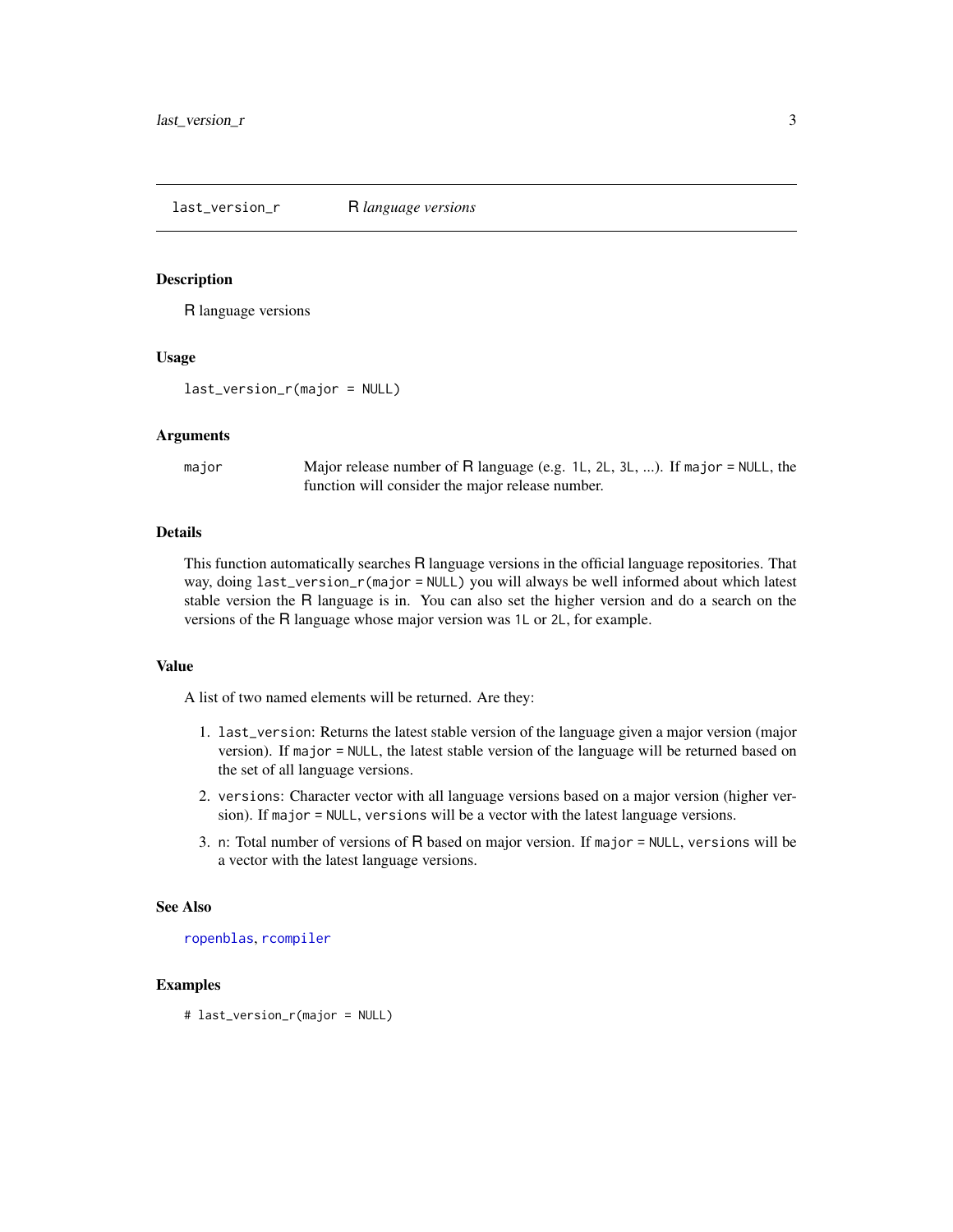<span id="page-3-0"></span>

#### Description

The link\_again function links again the **[OpenBLAS](https://www.openblas.net/)** library with the R language, being useful to correct problems of untying the **[OpenBLAS](https://www.openblas.net/)** library that is common when the operating system is updated.

#### Usage

link\_again(restart\_r = TRUE)

#### Arguments

restart\_r If TRUE (default), a new section of  $R$  is started after linking the **[OpenBLAS](https://www.openblas.net/)** library.

#### Details

The function link\_again be able to link again the R language with the **[OpenBLAS](https://www.openblas.net/)** library. Thus, link\_again will only make the relinkagem when in some previous section of R the ropenblas function has been used for the initial binding of the R language with the **[OpenBLAS](https://www.openblas.net/)** library.

Relinking is useful in situations of updating the operating system. In some update, it is possible that the **[OpenBLAS](https://www.openblas.net/)** library compiled in the /opt directory is unlinked. In this scenario, when the **[OpenBLAS](https://www.openblas.net/)** library has already been compiled using the ropenblas function, the link\_again function performs a new link without the need to recompile, thus making the process less time consuming.

#### **Note**

In situations where there was a disconnection due to an update of the operating system, the ropenblas function can be used to re-link the OpenBLAS library with the R language, however, it will be necessary to compile the **[OpenBLAS](https://www.openblas.net/)** library again. If you are interested in recompiling the **[Open-](https://www.openblas.net/)[BLAS](https://www.openblas.net/)** library and linking with R, use the [ropenblas](#page-6-1) function. If the interest is to take advantage of a previous compilation of the **[OpenBLAS](https://www.openblas.net/)** library, the function link\_again may be useful.

# See Also

```
ropenblas
```
#### Examples

# link\_again()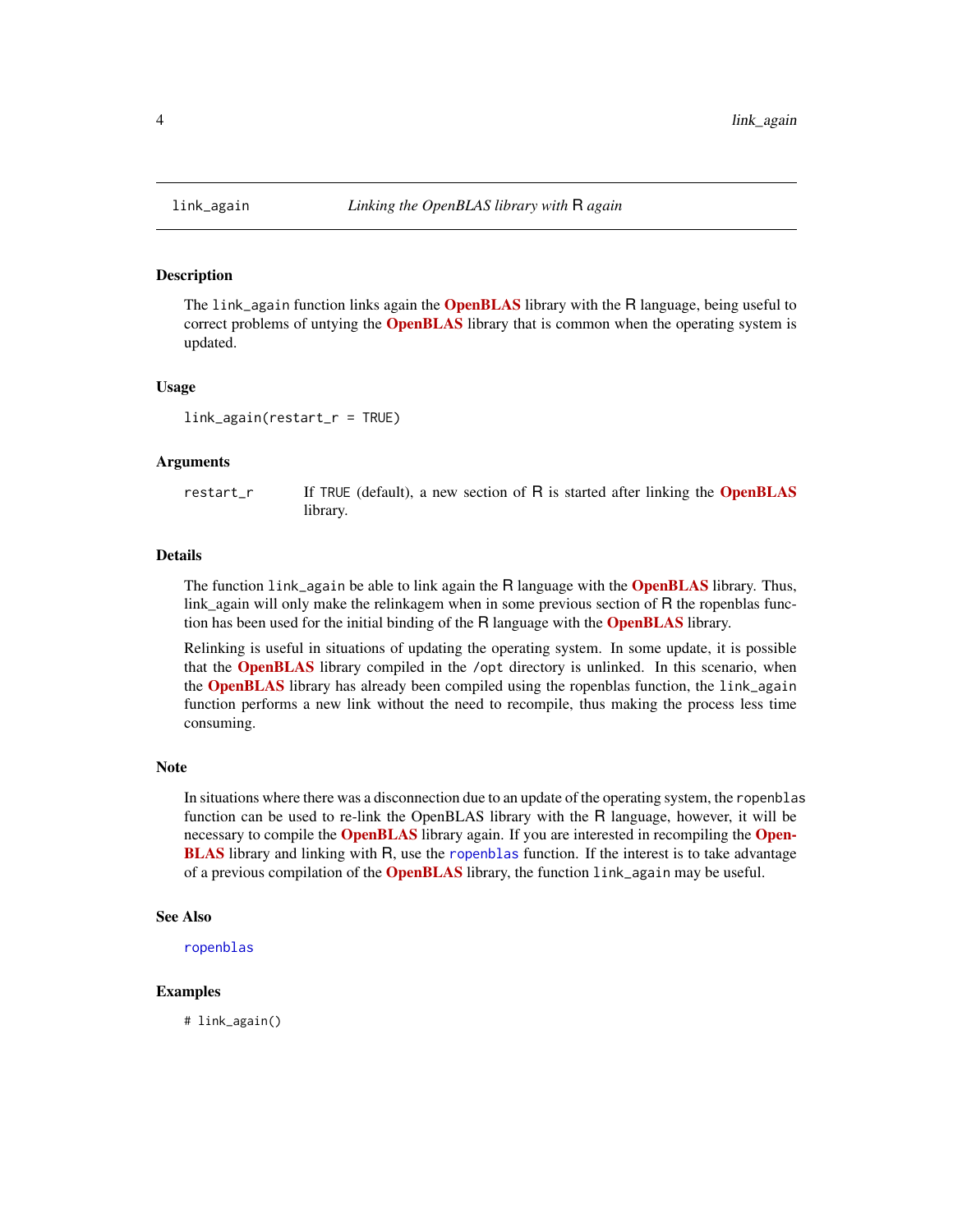<span id="page-4-1"></span><span id="page-4-0"></span>

#### Description

This function is responsible for compiling a version of the R language.

#### Usage

```
rcomplier(x = NULL, with\_blas = NULL, complementary_flags = NULL)
```
#### Arguments

| $\mathsf{x}$        | Version of R you want to compile. By default $(x = NULL)$ will be compiled the<br>latest stable version of the R language. For example, $x = "3.6.2"$ will compile<br>and link $\mathbb{R}\text{-}3.6.2$ version as the major version on your system. |  |  |  |
|---------------------|-------------------------------------------------------------------------------------------------------------------------------------------------------------------------------------------------------------------------------------------------------|--|--|--|
| with_blas           | String, $-\text{with-blas} = \text{NULL}$ by default, with flags for $-\text{with-blas}$ used in the<br>R compilation process. Details on the use of this flag can be found <b>here</b> .                                                             |  |  |  |
| complementary_flags |                                                                                                                                                                                                                                                       |  |  |  |
|                     | String, complementary_flags = NULL by default, for adding complementary<br>flags in the $\bf{R}$ language compilation process.                                                                                                                        |  |  |  |

# Details

This function is responsible for compiling a version of the  $\bf{R}$  $\bf{R}$  $\bf{R}$  language. The x argument is the version of **[R](https://www.r-project.org/)** that you want to compile. For example,  $x = 4.0$ . 0" will compile and link **R-4.0.0** version as the major version on your system. By default  $(x = NULL)$  will be compiled the latest stable version of the **[R](https://www.r-project.org/)**.

For example, to compile the latest stable version of the  $\bf{R}$  $\bf{R}$  $\bf{R}$  language, do:

rcompiler()

[R](https://www.r-project.org/)egardless of your GNU/Linux distribution and what version of  $\bf{R}$  is in your repositories, you can have the latest stable version of the  $R$  language compiled into your computer architecture.

You can use the rcompiler() function to compile different versions of  $\bf{R}$  $\bf{R}$  $\bf{R}$ . For example, running rcompiler( $x = "3.6.3")$  and rcompiler() will install versions 3.6.3 and 4.0.0 on its GNU/Linux distribution, respectively. If you are in version 4.0.0 of **[R](https://www.r-project.org/)** and run the code rcompiler(x = "3.6.3") again, the function will identify the existence of version 3.6.3 in the system and give you the option to use the binaries that were built in a previous compilation. This avoids unnecessarys compilations.

In addition to the x argument, the rcompiler() function has two other arguments that will allow you to change and pass new compilation flags. Are they:

1. with\_blas: This argument sets the --with-blas flag in the R language compilation process and must be passed as a string. Details on the use of this flag can be found [here](https://cran.r-project.org/doc/manuals/r-devel/R-admin.html). If with\_blas = NULL (default), then it will be considered: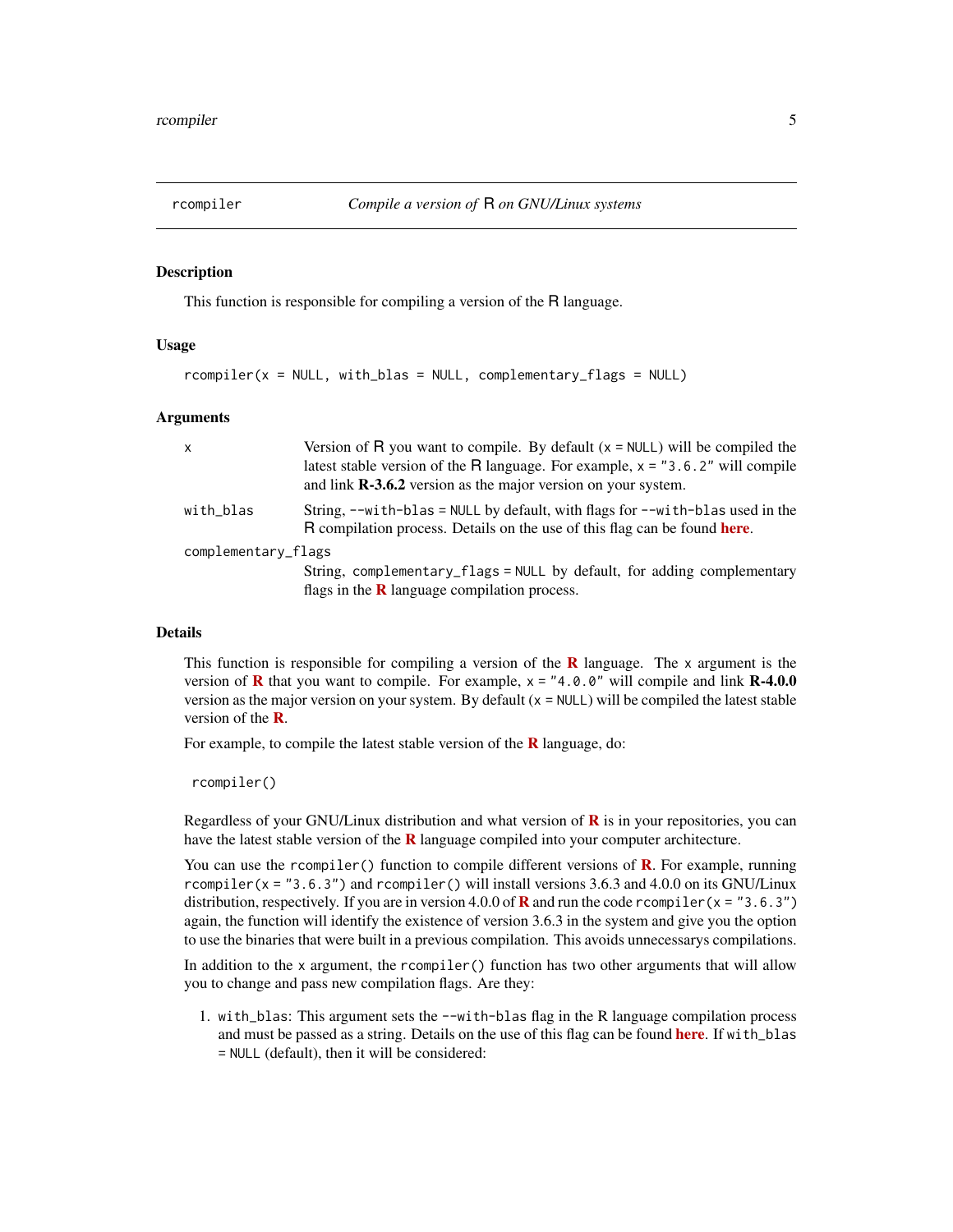<span id="page-5-0"></span>./configure --prefix=/opt/R/version\_r --enable-memory-profiling --enable-R-shlib --enable-threads=posix --with-blas="-L/opt/OpenBLAS/lib -I/opt/OpenBLAS/include -lpthread -lm"

Most likely, you will have little reason to change this aprgument. Unless you know what you're doing, consider with\_blas = NULL. Do not change the installation directory, that is, always consider --prefix = /opt/[R](https://www.r-project.org/)/version\_r, where version\_r is a valid version of **R**. For a list of valid versions of **[R](https://www.r-project.org/)**, run the last\_version\_r(). Installing **R** in the /opt/R/version\_r directory is important because some functions in the package require this. Both the  $\bf{R}$  $\bf{R}$  $\bf{R}$  language and the **[OpenBLAS](https://www.openblas.net/)** library will be installed in the /opt directory. If this directory does not exist in your GNU/Linux distribution, it will be created;

2. complementary\_flags: String (complementary\_flags = NULL by default) for adding com-plementary flags in the [R](https://www.r-project.org/) language compilation process. Passing a string to complementary\_flags will compile it in the form:

./configure --with-blas="..." complementary\_flags

#### Value

Returns a warning message informing you if the procedure occurred correctly. You will also be able to receive information about missing dependencies.

#### See Also

[ropenblas](#page-6-1), [last\\_version\\_r](#page-2-1)

#### Examples

# rcompiler()

<span id="page-5-1"></span>rnews *R News file*

#### **Description**

Returns the contents of the [NEWS.html](https://cran.r-project.org/doc/manuals/r-release/NEWS.html) file in the standard browser installed on the operating system.

#### Usage

 $rnews(pdf = FALSE, dev = FALSE)$ 

#### Arguments

| pdf | If FALSE (default), the NEWS, html file will open in the browser, otherwise<br>NEWS.pdf will be opened.                                             |
|-----|-----------------------------------------------------------------------------------------------------------------------------------------------------|
| dev | If FALSE (default), it will not show changes made to the language development<br>version. To see changes in the development version, do dev = TRUE. |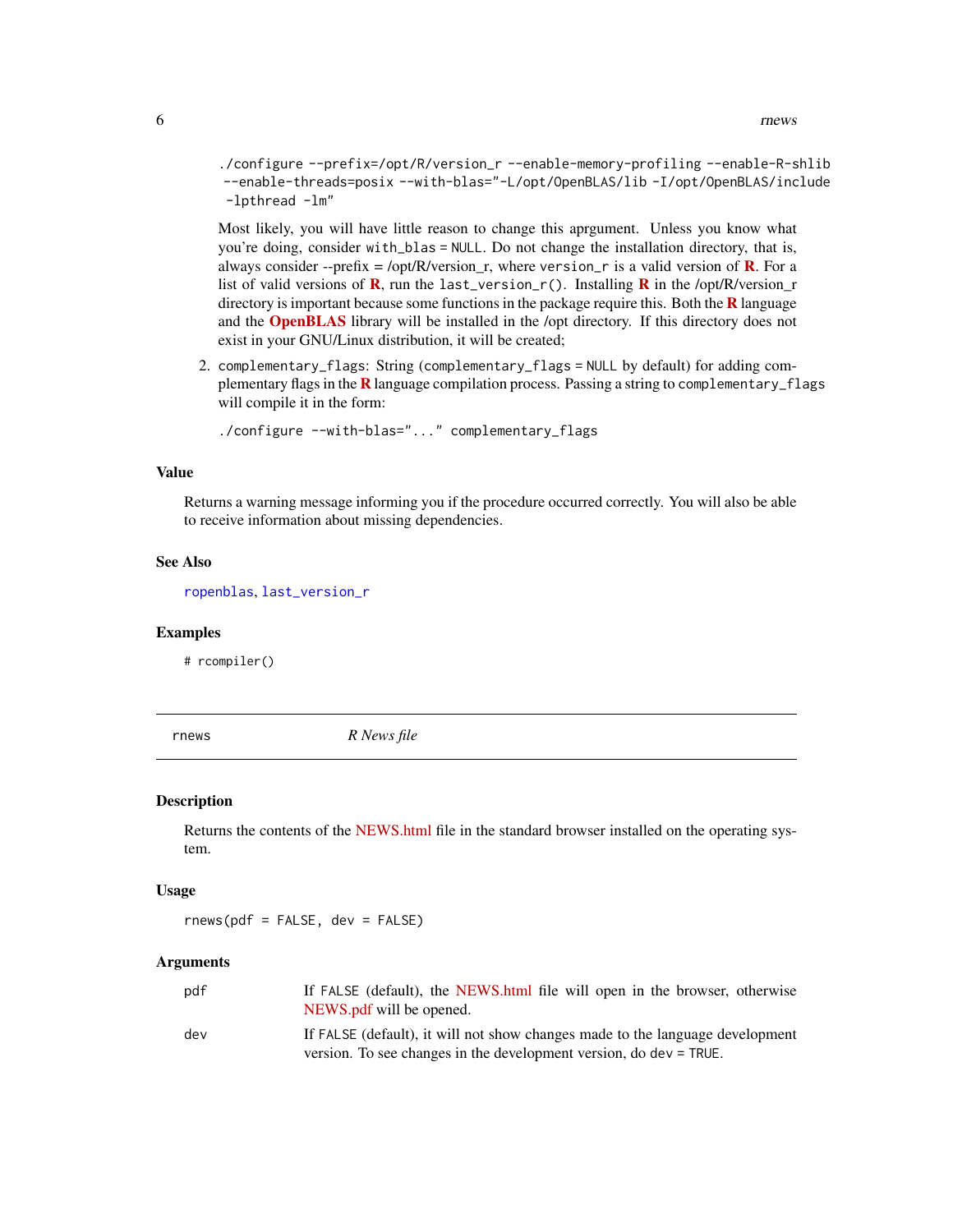#### <span id="page-6-0"></span>ropenblas and the contract of the contract of the contract of the contract of the contract of the contract of the contract of the contract of the contract of the contract of the contract of the contract of the contract of

#### Details

The [NEWS.html](https://cran.r-project.org/doc/manuals/r-release/NEWS.html) file contains the main changes from the recently released versions of the R language. The goal is to facilitate the query by invoking it directly from the R command prompt. The [rnews](#page-5-1) function is analogous to the [news](#page-0-0) function of the **utils** package. However, using the news command in a terminal style bash shell is possible to receive a message like:

news() starting httpd help server ... done Error in browseURL(url) : 'browser' must be a non-empty character string

This is an error that may occur depending on the installation of R. Always prefer the use of the news function but if you need to, use the [rnews](#page-5-1) function.

<span id="page-6-1"></span>ropenblas *Download, Compile and Link OpenBLAS Library with* R

#### Description

Link R with an optimized version of the **[BLAS](http://www.netlib.org/blas/)** library (**[OpenBLAS](https://www.openblas.net/)**).

#### Usage

 $r^{\text{openblas}}(x = \text{NULL}, \text{restart}_r = \text{TRUE})$ 

#### Arguments

|           | <b>OpenBLAS</b> library version to be considered. By default, $x = NULL$ .             |
|-----------|----------------------------------------------------------------------------------------|
| restart r | If TRUE, a new section of R is started after compiling and linking the <b>OpenBLAS</b> |
|           | library.                                                                               |

#### **Details**

The ropenblas() function will only work on Linux systems. When calling the ropenblas() function on Windows, no settings will be made. Only a warning message will be issued informing you that the configuration can only be performed on Linux systems.

The function will automatically download the latest version of the **[OpenBLAS](https://www.openblas.net/)** library. However, it is possible to inform olds versions to the single argument of ropenblas(). The ropenblas() function downloads, compiles and link R to use of the **[OpenBLAS](https://www.openblas.net/)** library. Everything is done very simply, just loading the library and invok the function ropenblas().

Considering using the **[OpenBLAS](https://www.openblas.net/)** library rather than the **[BLAS](http://www.netlib.org/blas/)** may bring extra optimizations for your code and improved computational performance for your simulations, since **[OpenBLAS](https://www.openblas.net/)** is an optimized implementation of the library [BLAS](http://www.netlib.org/blas/).

You must install the following dependencies on your operating system (Linux):

- 1. GNU Make;
- 2. GNU GCC Compiler (C and Fortran).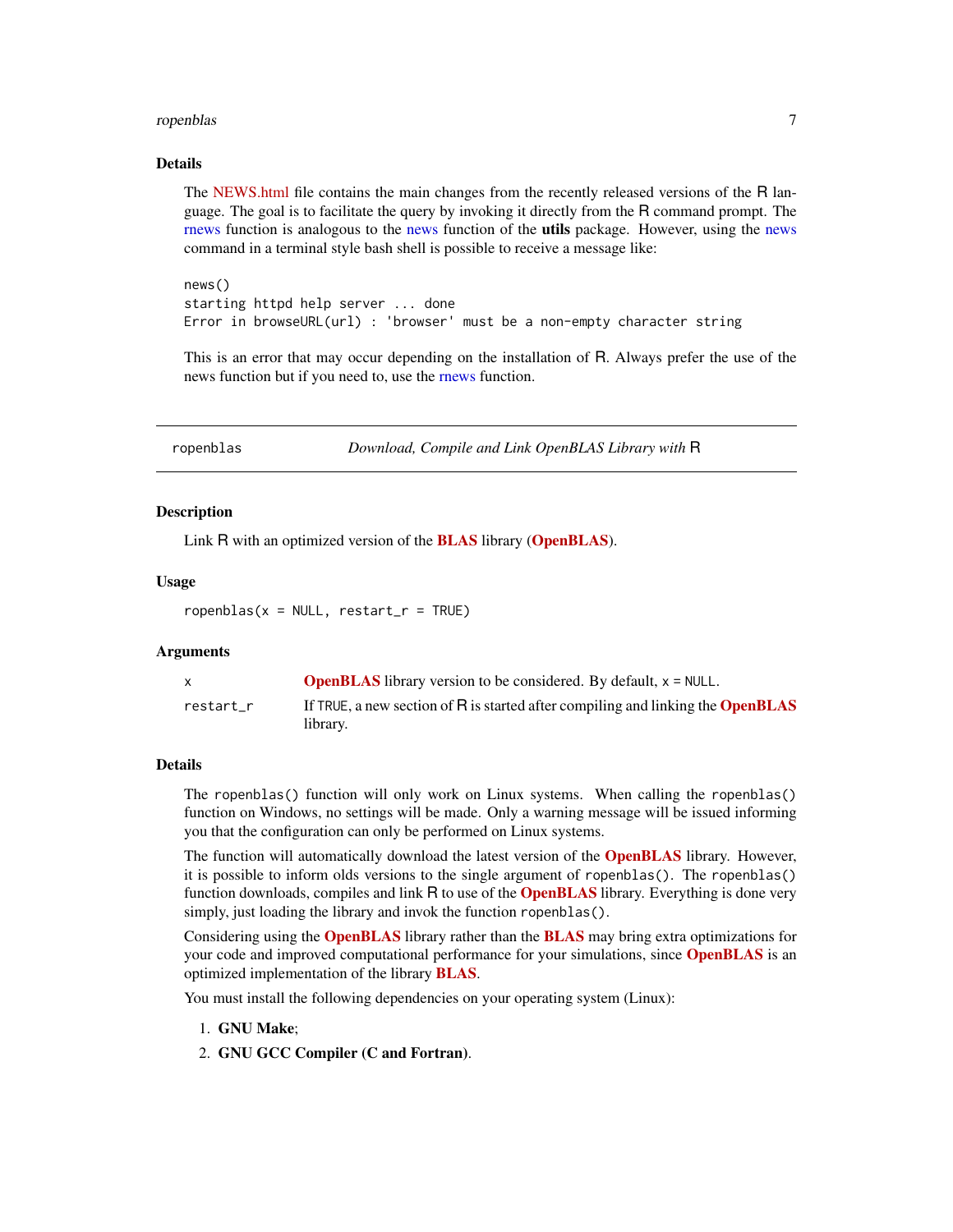<span id="page-7-0"></span>Your linux operating system may already be configured to use the **[OpenBLAS](https://www.openblas.net/)** library. Therefore, most likely R will already be linked to this library. To find out if the R language is using the [OpenBLAS](https://www.openblas.net/) library, at R, do:

extSoftVersion()["BLAS"]

If R is using the **[OpenBLAS](https://www.openblas.net/)** library, something like /any\_directory/libopenblas.so should be returned. Therefore, there should be the name openblas in the shared object returned (file extension .so).

If the ropenblas() function can identify that the R language is using the version of **[OpenBLAS](https://www.openblas.net/)** you wish to configure, a warning message will be returned asking if you really would like to proceed with the configuration again.

The ropenblas() function will download the desired version of the library **[OpenBLAS](https://www.openblas.net/)**, compile and install the library in the /opt directory of your operational system. If the directory does not exist, it will be created so that the installation can be completed. Subsequently, files from the version of [BLAS](http://www.netlib.org/blas/) used in R will be symbolically linked to the shared object files of the library version **[OpenBLAS](https://www.openblas.net/)** compiled and installed in /opt.

You must be the operating system administrator to use this library. Therefore, do not attempt to use it without telling your system administrator. If you have the ROOT password, you will be responsible for everything you do on your operating system. Other details you may also find [here](https://prdm0.github.io/ropenblas/index.html).

#### Value

Returns a warning message informing you if the procedure occurred correctly. You will also be able to receive information about missing dependencies.

#### **Note**

You do not have to in every section of R make use of the ropenblas() function. Once the function is used, R will always consider using the **[OpenBLAS](https://www.openblas.net/)** library in future sections.

#### Author(s)

Pedro Rafael D. Marinho (e-mail: <pedro.rafael.marinho@gmail.com>)

#### See Also

[rcompiler](#page-4-1), [last\\_version\\_r](#page-2-1)

#### Examples

# ropenblas()